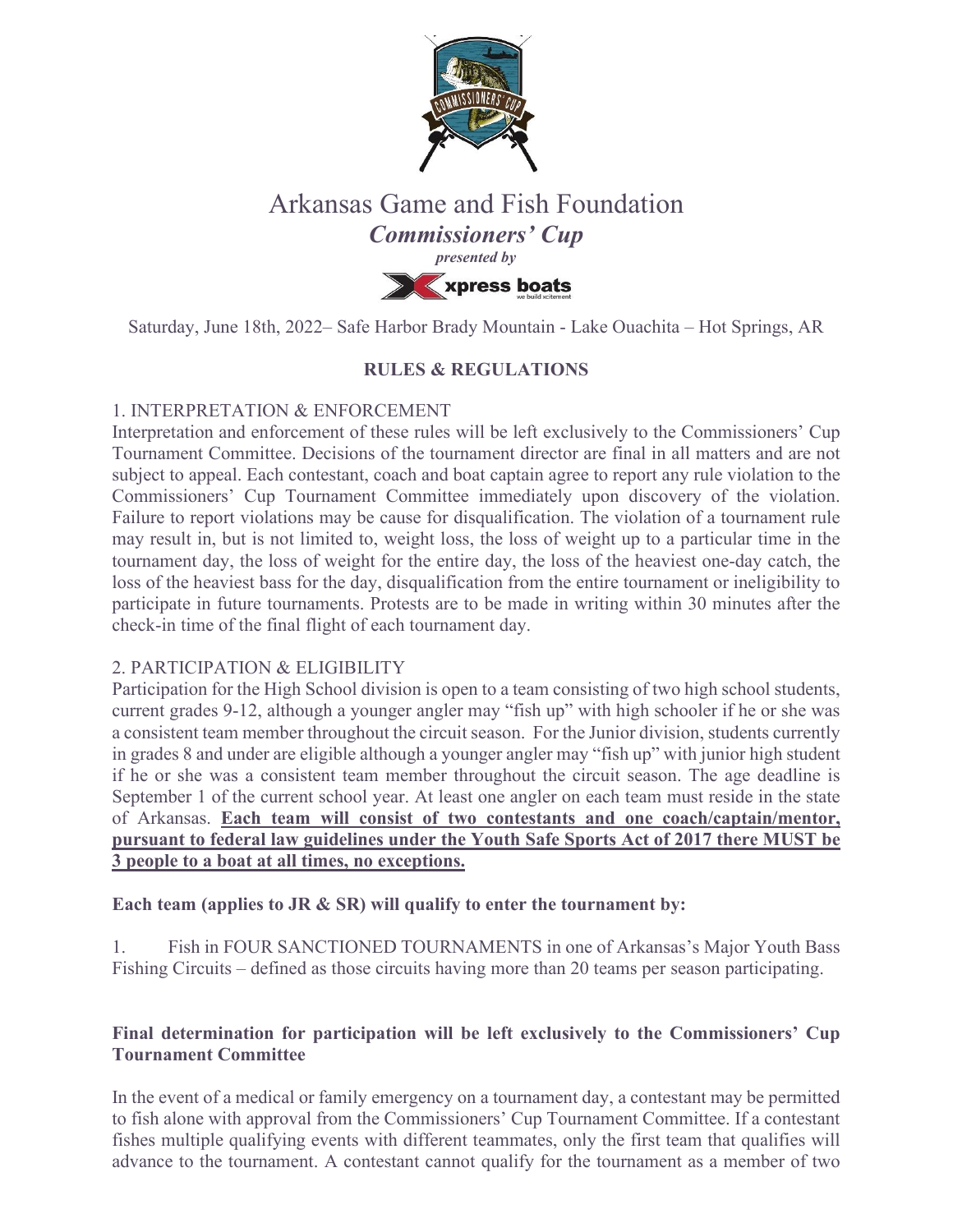different teams. Contestants must have the signature of a parent or legal guardian in the provided space on the entry form. Contestants must have in their possession a valid fishing license for the waters they fish if required by law and a current student identification card from the school they represent or other proof of grade level. Random checks will be conducted at the tournament. Failure to provide proof of a valid fishing license within a reasonable amount of time when requested by the Commissioners' Cup Tournament Committee will result in disqualification for that day and any preceding days in which the license was required for the tournament. Contestants are required to follow all applicable federal, state and local regulations and laws. Any violation of such regulations and laws may result in disqualification from the tournament. Accepted teams will be confirmed and notified via e-mail prior to the tournament. Tournament officials reserve the right to reject any application to compete for any reason whatsoever.

# 3. PURCHASING OF INFORMATION

The purchasing of, or bartering for, information about locating or catching fish on tournament waters, including but not limited to GPS waypoints (other than through commercially available sources) and the hiring of fishing guide services is not permitted by contestants, coaches, boat captains or anyone working on a team's behalf within 10 days of the start of any tournament. Violation of this rule may result in disqualification.

# 4. OFF-LIMITS, PRACTICE & COMPETITION

**Off-Limits will be sunrise Tuesday, June 14th, 2022– sunrise Friday, June 17th, 2022, making only one day of practice.** Testing equipment on tournament waters after the start of onsite registration is permitted only with prior approval from the tournament director. Within 10 days of the tournament no contestant, coach or boat captain may practice with, hire, barter for, or engage in services with, for the purposes of locating or catching bass on the tournament waters, any person who has been a bass guide for hire on the tournament waters within the last 12 months unless such person is the parent or documented permanent legal guardian of a contestant on a team in the event. Written proof of permanent legal guardianship to the satisfaction of tournament officials may be required. Within 10 days of the tournament contestants may only practice with their teammate that is confirmed in the tournament, their coach, their boat captain or an immediate family member (mother, father, brother, sister or grandparent) who also meets the above criteria concerning guides. Nobody else, except a media representative or official approved by the tournament director, is allowed in the boat. Within 10 days of the tournament and extending through competition, contestants, coaches and boat captains may not solicit and/or receive information about locating or catching fish on tournament waters from anyone except contestants, coaches and boat captains confirmed in the tournament and through publicly available sources (quasi-public websites, blogs and/or social media pages, including but not limited to Facebook, Instagram and Periscope, set up for the specific purpose of sharing information with individuals or a small group of individuals are not publicly available sources). Within 10 days of the tournament and extending through competition, contestants, coaches and boat captains may not follow a non-contestant's boat or participate in the placing of markers, brush or other physical fish attractors by noncontestants or the practice of "hole sitting" by anyone. During competition days, contestants, coaches and boat captains may not place brush or other physical fish attractors, including chum of any kind, in tournament waters. Flights over tournament waters, including drones, are not permitted on competition days.

A contestant does not have to be present in the boat while a boat captain, coach, or immediate family member may be pre-fishing for an event.

Violation of this rule may result in disqualification.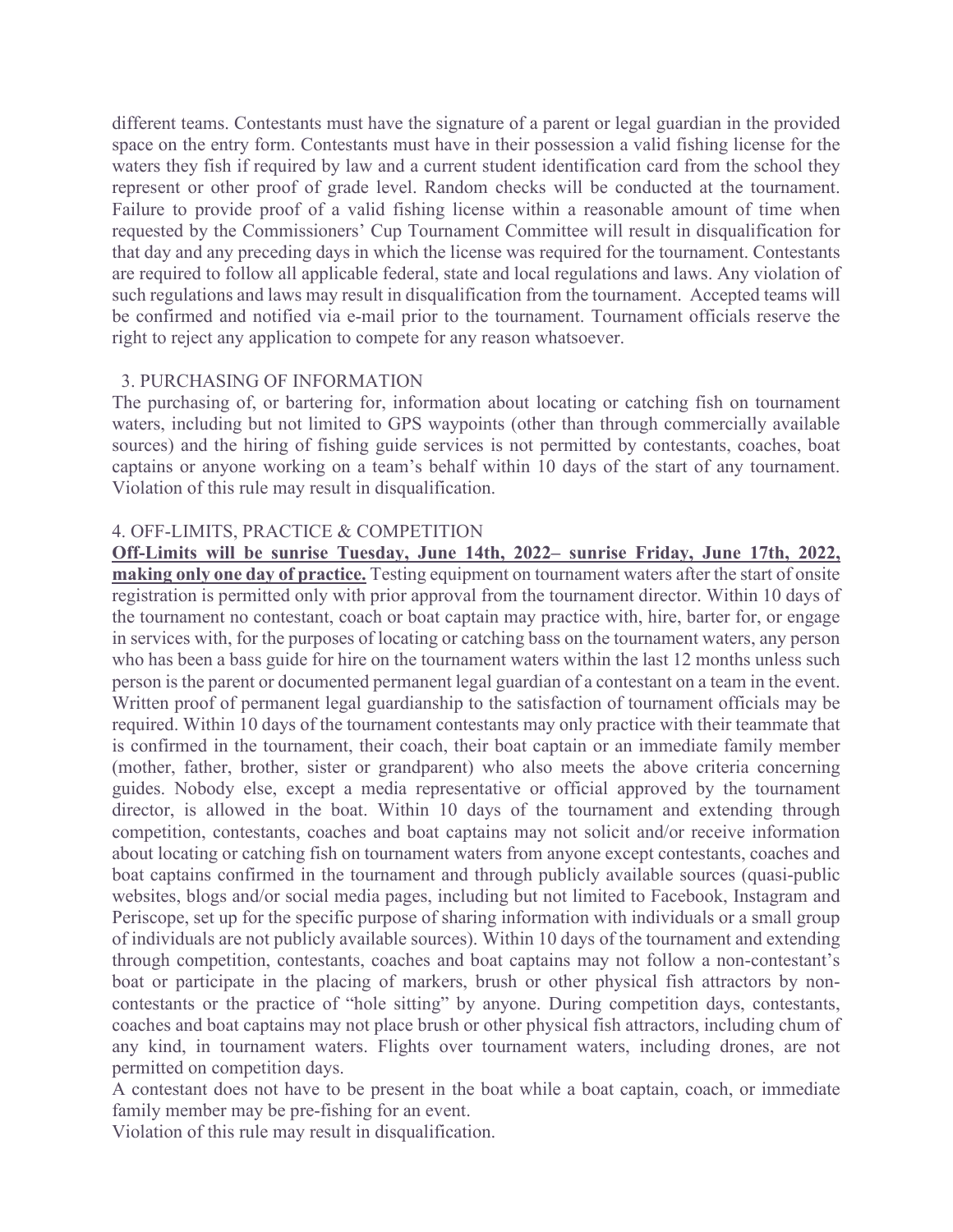# 5. REGISTRATION & PRE-TOURNAMENT MEETING

Contestants must check in the morning of the tournament at the tournament trailer before take-off. It is mandatory that 1 contestant, or coach or boat captain attend the pre-tournament meeting on Friday, June 17th, 2022, at Trader Bill's Outdoor Store, 1530 Albert Pike Rd, Hot Springs, AR 71913 unless prior approval is received from the Commissioners' Cup Tournament Committee. Contestants and/or coaches or boat captains not present for the pre-tournament meeting may not be entered in the tournament.

## 6. BOAT ASSIGNMENTS

Takeoff order (boat number) is determined by random draw. Onsite entries may receive the last available boat numbers. Each team must be accompanied on the water by their boat captains. At registration, contestants are to pick 2 boat captains and one alternate. These are the only 3 boat captains that can be used through-out the year. If in a catastrophic event, none of the 3 are available, you may be granted an emergency boat captain for your event upon approval of the tournament director and the board.

# 7. SAFETY

Safe boating must be observed at all times. Each contestant, coach and boat captain on the water is required to wear a fastened U.S. Coast Guard-approved personal flotation device anytime the combustion engine is running from boat check until weigh-in each day of the tournament. All boats must be equipped with an emergency ignition-shutoff device that must be securely attached to the driver's body whenever the combustion engine is running. All persons in a tournament boat shall remain seated in a manufacturer-recommended on-plane seating location with a driver behind the steering wheel or at the tiller in full control of the boat whenever it is on plane or the combustion engine is running and in gear. Sitting on pedestal seats while the combustion engine is in operation and in gear is not permitted. Contestants are not permitted to drive the boat when the combustion engine is running. Safe boat conduct must be observed at all times by contestants, coaches and boat captains. At the discretion of the tournament director, tournament days may be shortened, postponed or canceled due to unsafe weather or water conditions. Contestants, coaches and boat captains may leave their boat and seek shelter in bad weather or when danger is eminent. Violation of this rule may result in disqualification.

#### 8. SPORTSMANSHIP

All contestants, coaches and boat captains are required to follow high standards of sportsmanship, courtesy and conservation and to conduct themselves in a manner that will be a credit to themselves, FLW, TBF, SAF, tournaments sponsors, the school the team is representing, the sport of fishing the FLW, TBF and SAF's efforts to promote the sport. Conduct not complying with these standards includes, but is not limited to, the following:

• Consumption and/or possession of alcoholic beverages or any kind of mind-altering substance during registration, the pretournament meeting or during tournament hours extending through the weigh-in procedure.

- Abuse of, or addiction to, mind-altering substances.
- Conviction of a felony within the past 36 months.
- Suspension/disqualification, probation or ban from any tournament or fishing organization.

• Any other words, conduct or actions reflecting unfavorably upon efforts to promote safety, sportsmanship, fair competition and compliance with tournament rules, or which fail to comply with the standards set forth in the first sentence of paragraph 8.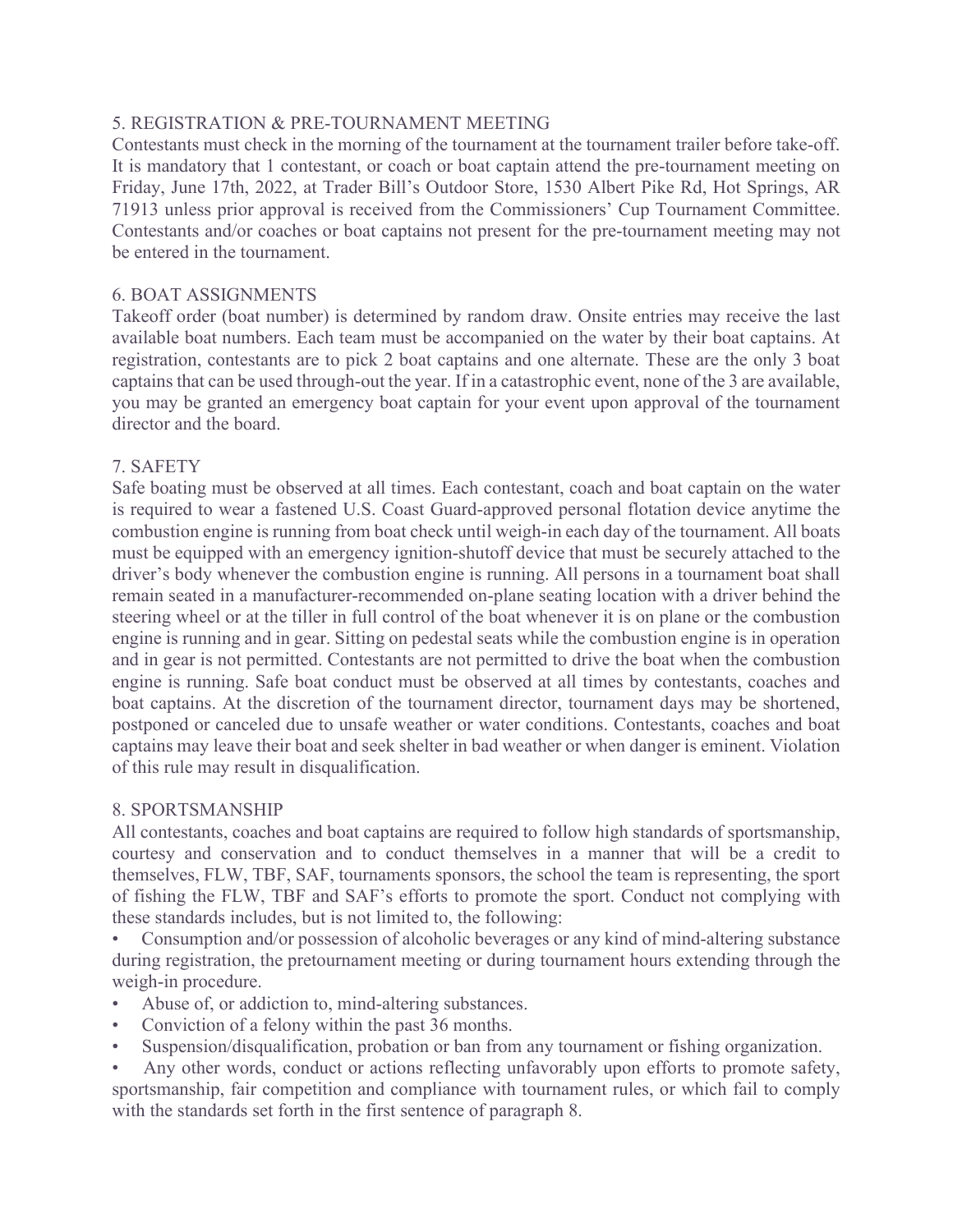In case of any conduct not complying with the standards outlined above, tournament officials have the right to refuse an application to compete, to deny a confirmed application to compete, to disqualify a contestant or impose any penalty outlined in paragraph 1.

# 9. BOAT OPERATION

Coaches will supply and drive boats for their teams or arrange boat captains to supply and drive boats for their teams. To qualify as a coach or boat captain, the person or persons accompanying a team must be at least 19 years old and reside in the same state as the students comprising the team or be an immediate family member (mother, father, brother, sister or grandparent) that is at least 19 years old regardless of residence. Bass guides who operate or have operated for hire at any time during the previous 12 months from the tournament date on the designated tournament waters are not permitted as coaches or boat captains unless they are the parent or documented permanent legal guardian of one of the contestants on a team in the event. Written proof of permanent legal guardianship to the satisfaction of the tournament director may be required. The use of a guide as defined above will result in disqualification. Contestants may operate the trolling motor. Coaches and boat captains may provide assistance, including information about locating and catching fish, but are not permitted to fish. Contestants, coaches and boat captains may not use mobile communication devices, including but not limited to, cell phones, tablets, marine radios, walkietalkies, CBs, etc., to communicate with anyone about locating or catching fish on tournament waters during tournament hours. Mobile communication devices may be used during tournament hours to communicate with lockmasters about locking, to communicate with the tournament director. Contestants, coaches and boat captains may use smart phones and/or tablets during tournament hours for GPS, mapping, weather, power generation, tidal charts, personal fishing notes and related data. At no time during tournament hours may contestants, coaches and boat captains read or discuss social media posts from other contestants. If a special circumstance arises that inhibits a contestant's ability to compete, the tournament director may allow the contestant to withdraw from competition and maintain the weight caught to that point.

#### 10. BOAT & HORSEPOWER REGULATION

All boats must be propeller-driven and a minimum of 16 feet in length. No barges or similarly cumbersome craft will be permitted. Each boat must have all required U.S. Coast Guard safety equipment. Boats must contain a properly aerated livewell space to maintain alive a limit catch of bass. Maximum horsepower for all outboards used in tournament competition shall not exceed the horsepower capacity set forth on the "Maximum Capacities" placard described below. Each boat must have a clearly legible "Maximum Capacities" (or comparably titled) placard that includes a maximum horsepower rating affixed to the boat by the manufacturer. The horsepower of the outboard engine must not exceed the maximum horsepower capacity specified on this placard. By signing the entry form, contestants, coaches and boat captains agree to submit their boat and/or motor to an inspection by tournament officials. Falsifying information on entry forms or altering the horsepower numbers on the motor or rating placard will be cause for disqualification from the tournament and may result in ineligibility to compete in future High School Fishing tournaments. Fishing platforms must be factory-installed equipment. No portable platforms may be used in tournament competition. Fuel may be carried only in factory-installed (built-in) fuel tanks or auxiliary fuel tanks that are securely strapped or otherwise fastened to the boat. Any additional fuel used during the tournament day must be purchased from a retail facility open to the public and pumped through a hose with a nozzle. The use of generators, other than solar or wind-powered generators, is prohibited in contestant boats during tournament hours.

# 11. PERMITTED FISHING METHODS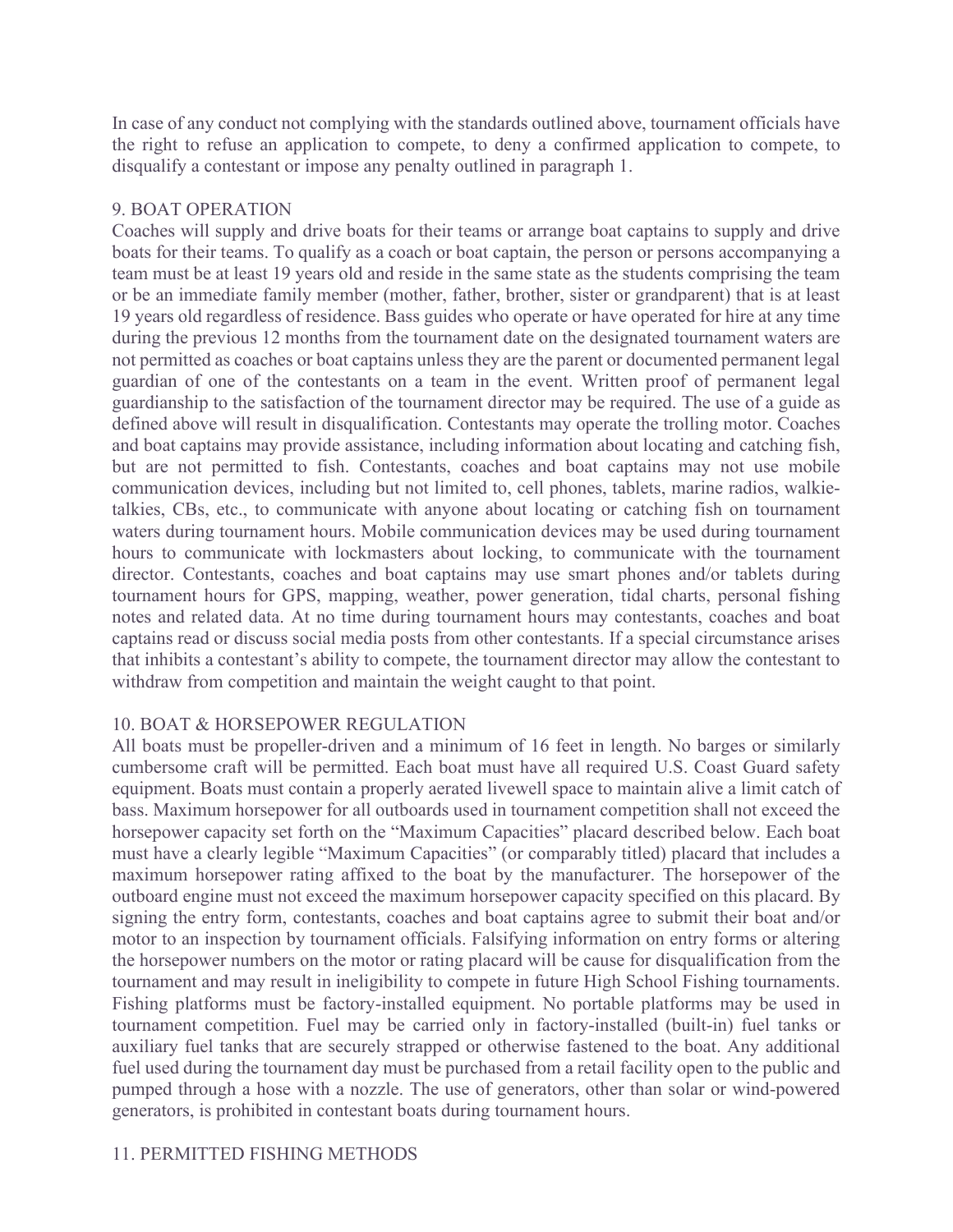Fishing is defined as having a lure attached to a line and a rod and reel with the rod in hand. All bass must be caught alive in a conventional sporting manner. All lures must adhere to state regulations. Only artificial lures may be used, with the exception of pork trailers and biodegradable soft baits. Alabama rigs and similar umbrella-type rigs are limited to a maximum of five wires with a maximum of five spinners, five lures and three hooks (single or treble) unless state regulations are more restrictive, in which case state regulations prevail. Only ONE fishing rod may be used at a time. Trolling as a method of fishing is strictly prohibited. Trolling is defined as operating any combustion engine to extend a cast or lengthen a retrieve or using any mechanical propulsion device to move the boat as the sole means of imparting action to the lure. All bass caught while sight-fishing must be hooked inside the mouth and immediately shown to your coach or boat captain for verification.

#### 12. PERMITTED FISHING LOCATIONS & BOUNDARIES

Teams may fish anywhere on tournament waters within the boundaries defined by the tournament director that are available to the public and accessible by boat except areas designated as "offlimits," "no boats," "keep out," "restricted," "no trespassing" or "no fishing" (or similar language or markings intended to restrict public access) by tournament officials, commercial property owners and/or local, state or federal officials, or within 50 yards of a contestant's boat that was first anchored. An anchored boat is a boat held in a stable position by a line attached to a weight or by a Power-Pole, Talon or similar shallow water anchor with the trolling motor in the up position. All fishing must be conducted from the boat. At no time may a contestant leave the boat to land a fish or to make the boat more accessible to fishing waters. The cutting of trees, bushes and/or logs after the start of onsite registration and/or the removal of official local, state or federal barricades at any time to make an area more accessible by boat is strictly prohibited and may result in disqualification from the tournament. The use of cables, ropes, chains or any type of block and tackle system to maneuver a boat into fishing waters is strictly prohibited and will result in disqualification from the tournament. Teams must leave and return to the check-in by boat. The boat must remain in the tournament waters during the tournament day. No tournament boat may be loaded on a trailer before the team using the boat presents their catch for weigh-in, except with the permission of the tournament director. In the event of equipment failure or emergency, the tournament director must be notified as soon as it is safe to do so. There are then three permitted methods of returning to the check-in: (1) by both contestants remaining in their boat and being towed by water, (2) with permission from the tournament director, by one contestant entering the boat of another team or (3) both contestants entering a rescue boat so designated by the tournament director. Under these three conditions the team's catch may be counted without a penalty (except for late penalties, dead-fish penalties or other penalties pertaining to other tournament rules) provided each team's fish are adequately marked or separated so as to provide clear distinction of each catch to the tournament director. Teams that elect to return to the check-in by any other means than cited above will forfeit their day's catch to that point in time of the tournament day. Abandoning a boat and leaving it adrift without proper tie-off or anchoring after a mechanical failure may result in disqualification of that day's weight. Any team returning to the check-in point will be eligible to restart and resume competition under the supervision of the tournament director or his designated tournament official. It is the sole responsibility of teams to locate the tournament director to request a restart. Teams must remain together at all times and within sight of their coach or boat captain until check-in. The momentary condition of being out of sight of each other for restroom breaks is permitted. Violation of this rule may result in disqualification.

#### 13. CHECKPOINTS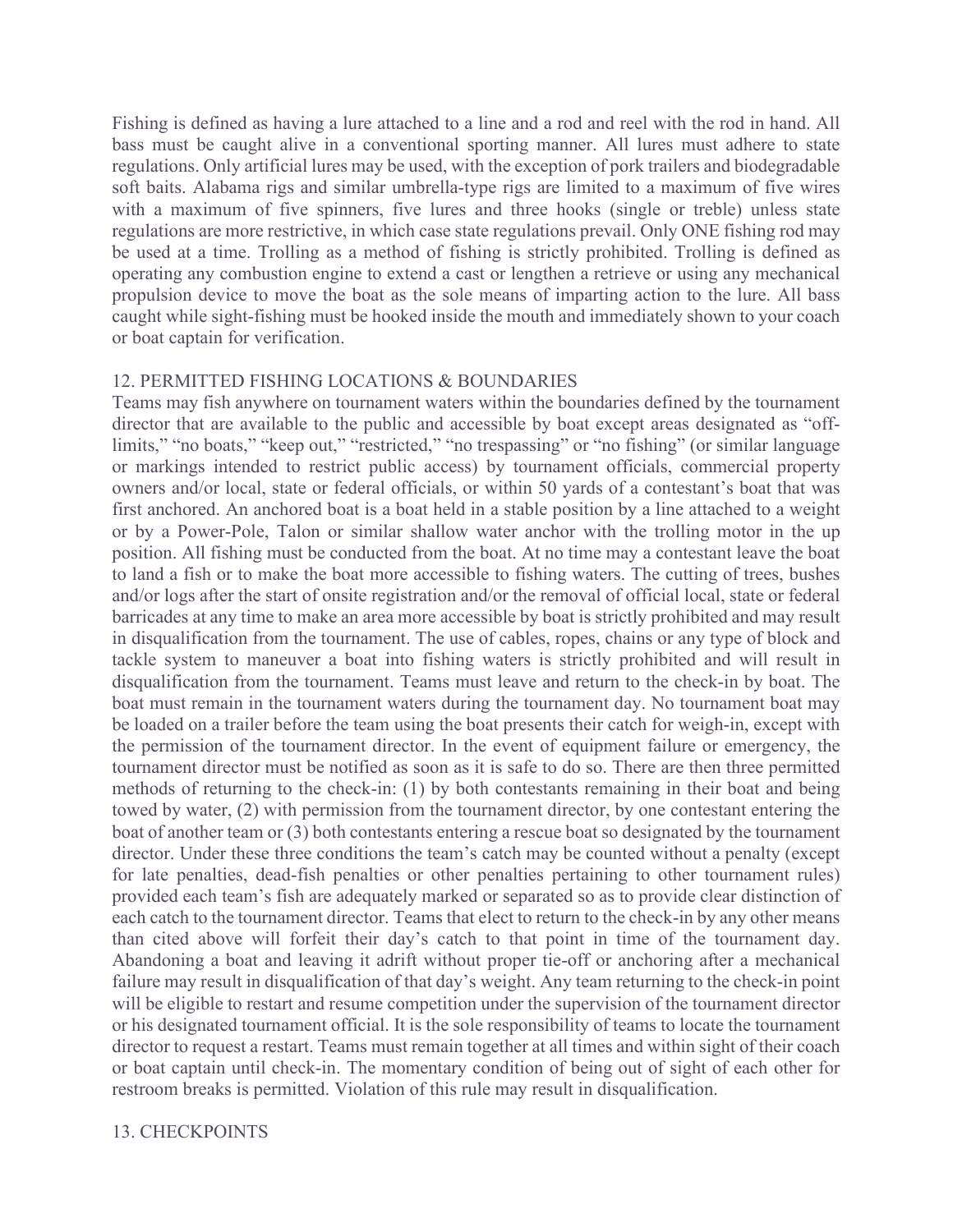There will be only one checkpoint for boat check in the morning and one check-in point in the afternoon. Failure to go through boat check and checkout in the morning or failure to check in at the check-in point will result in disqualification. All fishing must cease upon check-in. Tournament hours are as listed –

Boats will be back to shore at 2pm

## 14. LATE PENALTY

Teams that are not at the designated afternoon checkpoint at the appointed time will be penalized 1 pound per minute, deducted from the total weight. Teams more than 15 minutes late will lose credit for that day's weight.

# 15. LIVE FISH

Every effort must be made to keep bass alive through the use of a properly aerated livewell. Eight ounces will be deducted from the total weight for each dead bass presented for weigh-in.

#### 16. SCORING

Scoring is determined by the pounds and ounces of each team's catch during each tournament. Only largemouth, spotted, redeye or smallmouth bass are accepted species. No regurgitated forage or other foreign matter may be placed in a bass. The daily limit will be five bass per team unless the state or lake limit is less than five, in which case the state or lake limit will prevail. Teams possessing more than the tournament limit must notify the tournament director immediately upon discovery of the infraction and reduce their catch to the tournament limit by releasing live bass. Teams possessing more than the tournament limit will be penalized 2 pounds for each bass over the limit. The minimum length limit for bass will be 12 inches unless the state or lake limit is more than 12 inches, in which case, the state or lake limit will prevail. Bass presented for weigh-in that fail to measure the prescribed length limit will be penalized at the rate of 1 pound for each short bass presented. Each team's catch must be presented in an official weigh-in bag. The winning team is determined by the day's heaviest catch.

# 17. TIES

If a tie is in place, the place tied and the next place thereafter will be combined and split between the ties.

#### 18. LOGO DISPLAY & MEDIA COVERAGE

Contestants, coaches and boat captains may wear their own apparel. Tournament officials reserve the right, in their sole discretion, to prohibit any contestant, coach or boat captain's apparel that is determined to be offensive.

#### 19. ALCOHOL & TOBACCO

During all days of competition any and all alcohol and tobacco logos are prohibited and may not be worn or displayed. Contestants may not smoke or use tobacco products during tournament hours, including weigh-in, at any event.

#### 20. TRUTH VERIFICATION TEST

Each contestant and coach agree to submit, by signature on the tournament entry form, to a polygraph or voice stress analysis examination and to abide by its conclusion. Failure to pass an examination will result in disqualification from the tournament. Truth verification tests will be used at the sole discretion of tournament officials, and the determination of the meaning of the results will be made solely by tournament officials.